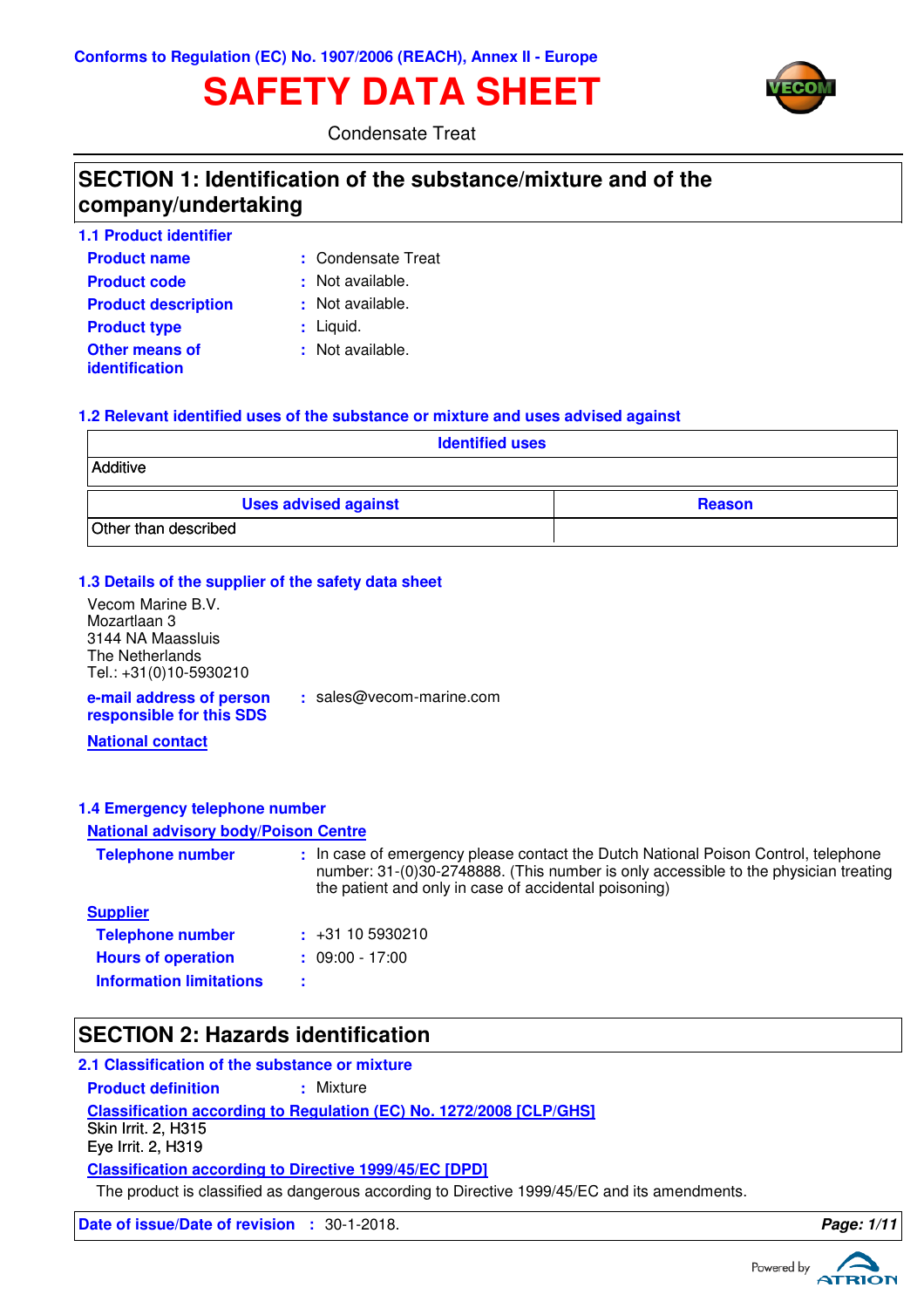**Condensate Treat**

**2.2 Label elements**

# **SECTION 2: Hazards identification**

- **Classification :** Xi; R36/38
	-

**Human health hazards :** Irritating to eyes and skin.

See Section 16 for the full text of the R phrases or H statements declared above.

See Section 11 for more detailed information on health effects and symptoms.

| <b>Hazard pictograms</b>                                             | t |                                                                                                                                                                                                                                                                                                                                                            |
|----------------------------------------------------------------------|---|------------------------------------------------------------------------------------------------------------------------------------------------------------------------------------------------------------------------------------------------------------------------------------------------------------------------------------------------------------|
| <b>Signal word</b>                                                   |   | Warning                                                                                                                                                                                                                                                                                                                                                    |
| <b>Hazard statements</b>                                             |   | Causes skin irritation.<br>Causes serious eye irritation.                                                                                                                                                                                                                                                                                                  |
| <b>Precautionary statements</b>                                      |   |                                                                                                                                                                                                                                                                                                                                                            |
| <b>Prevention</b>                                                    |   | : Wear protective gloves/protective clothing/eye protection/face protection. Wash<br>hands thoroughly after handling.                                                                                                                                                                                                                                      |
| <b>Response</b>                                                      |   | : IF ON SKIN: Wash with plenty of soap and water. Wash contaminated clothing<br>before reuse. If skin irritation occurs: Get medical advice/attention. IF IN EYES:<br>Rinse cautiously with water for several minutes. Remove contact lenses, if present<br>and easy to do. Continue rinsing. If eye irritation persists: Get medical<br>advice/attention. |
| <b>Storage</b>                                                       |   | : Not applicable.                                                                                                                                                                                                                                                                                                                                          |
| <b>Disposal</b>                                                      |   | Not applicable.                                                                                                                                                                                                                                                                                                                                            |
| <b>Hazardous ingredients</b>                                         |   | : 2-amino-2-methylpropanol                                                                                                                                                                                                                                                                                                                                 |
| <b>Supplemental label</b><br>elements                                |   | : Not applicable.                                                                                                                                                                                                                                                                                                                                          |
| <b>Special packaging requirements</b>                                |   |                                                                                                                                                                                                                                                                                                                                                            |
| <b>Containers to be fitted</b><br>with child-resistant<br>fastenings |   | : Not applicable.                                                                                                                                                                                                                                                                                                                                          |
| <b>Tactile warning of danger : Not applicable.</b>                   |   |                                                                                                                                                                                                                                                                                                                                                            |
| <b>2.3 Other hazards</b>                                             |   |                                                                                                                                                                                                                                                                                                                                                            |
| Other hazards which do                                               |   | : Not available.                                                                                                                                                                                                                                                                                                                                           |

**not result in classification**

# **SECTION 3: Composition/information on ingredients**

| <b>Substance/mixture</b>          | : Mixture                                             |               |                                                                             |                                                                                 |             |
|-----------------------------------|-------------------------------------------------------|---------------|-----------------------------------------------------------------------------|---------------------------------------------------------------------------------|-------------|
|                                   |                                                       |               | <b>Classification</b>                                                       |                                                                                 |             |
| <b>Product/ingredient</b><br>name | <b>Identifiers</b>                                    | $\frac{9}{6}$ | 67/548/EEC                                                                  | <b>Regulation (EC) No.</b><br>1272/2008 [CLP]                                   | <b>Type</b> |
| l 2-amino-2-<br>methylpropanol    | EC: 204-709-8<br>CAS: 124-68-5<br>Index: 603-070-00-6 | 10-25         | Xi; R36/38<br>R52/53                                                        | <b>Skin Irrit. 2, H315</b><br>Eye Irrit. 2, H319<br>Aquatic Chronic 3, H412     | $[1]$       |
|                                   |                                                       |               | See Section 16 for<br>the full text of the R-<br>phrases declared<br>above. | See Section 16 for the<br>l full text of the H<br>statements declared<br>above. |             |

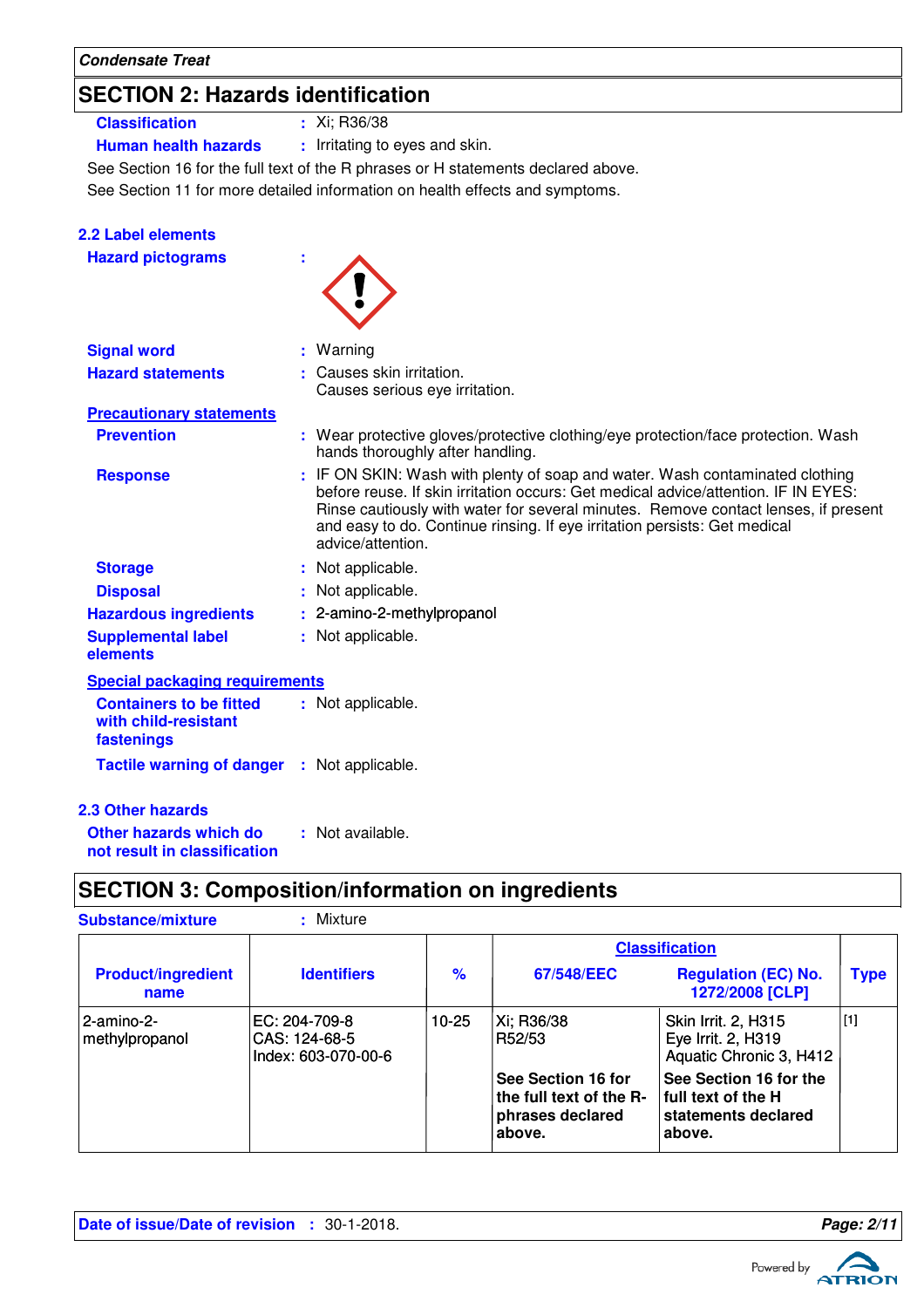# **SECTION 3: Composition/information on ingredients**

There are no additional ingredients present which, within the current knowledge of the supplier and in the concentrations applicable, are classified as hazardous to health or the environment, are PBTs or vPvBs or have been assigned a workplace exposure limit and hence require reporting in this section.

**T**<sub>vpe</sub>

[1] Substance classified with a health or environmental hazard

[2] Substance with a workplace exposure limit

[3] Substance meets the criteria for PBT according to Regulation (EC) No. 1907/2006, Annex XIII

[4] Substance meets the criteria for vPvB according to Regulation (EC) No. 1907/2006, Annex XIII

Occupational exposure limits, if available, are listed in Section 8.

# **SECTION 4: First aid measures**

| <b>4.1 Description of first aid measures</b> |                                                                                                                                                                                                             |
|----------------------------------------------|-------------------------------------------------------------------------------------------------------------------------------------------------------------------------------------------------------------|
| <b>General</b>                               | : In all cases of doubt, or when symptoms persist, seek medical attention. Never give<br>anything by mouth to an unconscious person. If unconscious, place in recovery<br>position and seek medical advice. |
| <b>Eye contact</b>                           | : Check for and remove any contact lenses. Immediately flush eyes with running water<br>for at least 15 minutes, keeping eyelids open. Seek immediate medical attention.                                    |
| <b>Inhalation</b>                            | : Remove to fresh air. Keep person warm and at rest. If not breathing, if breathing is<br>irregular or if respiratory arrest occurs, provide artificial respiration or oxygen by<br>trained personnel.      |
| <b>Skin contact</b>                          | : Remove contaminated clothing and shoes. Wash skin thoroughly with soap and<br>water or use recognised skin cleanser. Do NOT use solvents or thinners.                                                     |
| <b>Ingestion</b>                             | : If swallowed, seek medical advice immediately and show the container or label.<br>Keep person warm and at rest. Do not induce vomiting.                                                                   |
| <b>Protection of first-aiders</b>            | : No action shall be taken involving any personal risk or without suitable training. It<br>may be dangerous to the person providing aid to give mouth-to-mouth resuscitation.                               |

### **4.2 Most important symptoms and effects, both acute and delayed**

There are no data available on the preparation itself. The preparation has been assessed following the conventional method of the Dangerous Preparations Directive 1999/45/EC and classified for toxicological hazards accordingly. See sections 3 and 15 for details.

Exposure to component solvent vapour concentrations in excess of the stated occupational exposure limit may result in adverse health effects such as mucous membrane and respiratory system irritation and adverse effects on the kidneys, liver and central nervous system. Symptoms and signs include headache, dizziness, fatigue, muscular weakness, drowsiness and, in extreme cases, loss of consciousness.

Solvents may cause some of the above effects by absorption through the skin. Repeated or prolonged contact with the preparation may cause removal of natural fat from the skin, resulting in non-allergic contact dermatitis and absorption through the skin.

If splashed in the eyes, the liquid may cause irritation and reversible damage.

Ingestion may cause nausea, diarrhea and vomiting.

This takes into account, where known, delayed and immediate effects and also chronic effects of components from short-term and long-term exposure by oral, inhalation and dermal routes of exposure and eye contact.

### **4.3 Indication of any immediate medical attention and special treatment needed**

**Notes to physician In case of inhalation of decomposition products in a fire, symptoms may be delayed.** The exposed person may need to be kept under medical surveillance for 48 hours.

- **Specific treatments**
- **:** No specific treatment.

See toxicological information (Section 11)

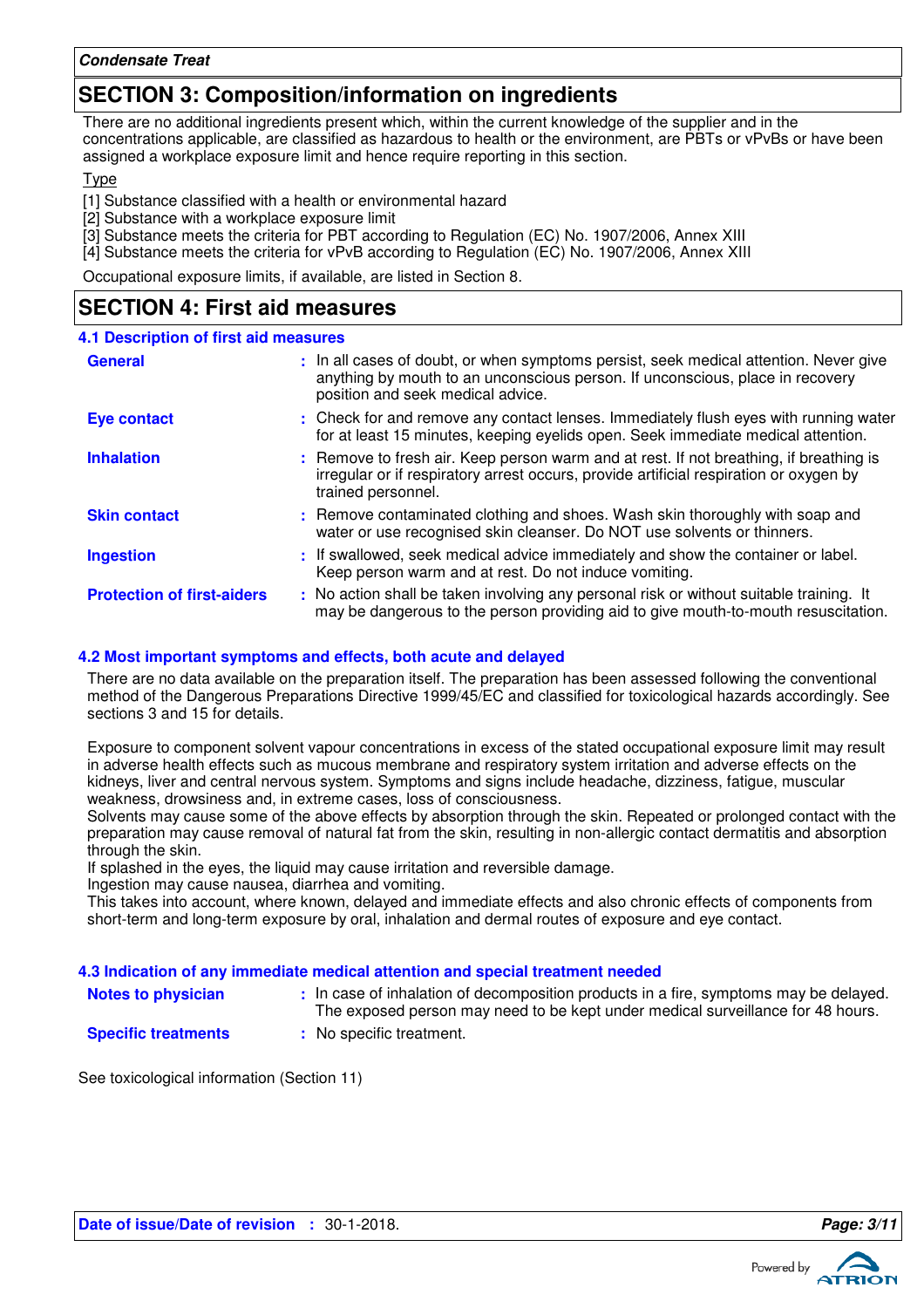# **SECTION 5: Firefighting measures**

| 5.1 Extinguishing media<br><b>Suitable extinguishing</b>  | $:$ Recommended: alcohol-resistant foam, $CO2$ , powders, water spray.                                                       |
|-----------------------------------------------------------|------------------------------------------------------------------------------------------------------------------------------|
| media                                                     |                                                                                                                              |
| <b>Unsuitable extinguishing</b><br>media                  | : Do not use water jet.                                                                                                      |
| 5.2 Special hazards arising from the substance or mixture |                                                                                                                              |
| <b>Hazards from the</b><br>substance or mixture           | : Fire will produce dense black smoke. Exposure to decomposition products may<br>cause a health hazard.                      |
| <b>Hazardous thermal</b><br>decomposition products        | : Decomposition products may include the following materials: carbon monoxide,<br>carbon dioxide, smoke, oxides of nitrogen. |
| 5.3 Advice for firefighters                               |                                                                                                                              |
| <b>Special protective actions</b><br>for fire-fighters    | : Cool closed containers exposed to fire with water. Do not release runoff from fire to<br>drains or watercourses.           |
| <b>Special protective</b><br>equipment for fire-fighters  | : Appropriate breathing apparatus may be required.                                                                           |

# **SECTION 6: Accidental release measures**

|                                                                        | 6.1 Personal precautions, protective equipment and emergency procedures                                                                                                                                                                                                            |
|------------------------------------------------------------------------|------------------------------------------------------------------------------------------------------------------------------------------------------------------------------------------------------------------------------------------------------------------------------------|
| For non-emergency<br>personnel                                         | : Exclude sources of ignition and ventilate the area. Avoid breathing vapour or mist.<br>Refer to protective measures listed in sections 7 and 8.                                                                                                                                  |
|                                                                        | For emergency responders : If specialised clothing is required to deal with the spillage, take note of any<br>information in Section 8 on suitable and unsuitable materials. See also the<br>information in "For non-emergency personnel".                                         |
| <b>6.2 Environmental</b><br>precautions                                | : Do not allow to enter drains or watercourses. If the product contaminates lakes,<br>rivers, or sewers, inform the appropriate authorities in accordance with local<br>regulations.                                                                                               |
| <b>6.3 Methods and materials</b><br>for containment and<br>cleaning up | : Contain and collect spillage with non-combustible, absorbent material e.g. sand,<br>earth, vermiculite or diatomaceous earth and place in container for disposal<br>according to local regulations (see section 13). Preferably clean with a detergent.<br>Avoid using solvents. |
| 6.4 Reference to other<br><b>sections</b>                              | : See Section 1 for emergency contact information.<br>See Section 8 for information on appropriate personal protective equipment.<br>See Section 13 for additional waste treatment information.                                                                                    |

### **SECTION 7: Handling and storage**

The information in this section contains generic advice and guidance. The list of Identified Uses in Section 1 should be consulted for any available use-specific information provided in the Exposure Scenario(s).

| <b>7.1 Precautions for safe</b><br>handling        | : Prevent the creation of flammable or explosive concentrations of vapours in air and<br>avoid vapour concentrations higher than the occupational exposure limits.<br>In addition, the product should only be used in areas from which all naked lights and<br>other sources of ignition have been excluded. Electrical equipment should be<br>protected to the appropriate standard.<br>To dissipate static electricity during transfer, earth drum and connect to receiving<br>container with bonding strap. Operators should wear antistatic footwear and clothing<br>and floors should be of the conducting type.<br>Keep away from heat, sparks and flame. No sparking tools should be used.<br>Avoid contact with skin and eyes. Avoid the inhalation of dust, particulates, spray or<br>mist arising from the application of this preparation. Avoid inhalation of dust from |            |
|----------------------------------------------------|-------------------------------------------------------------------------------------------------------------------------------------------------------------------------------------------------------------------------------------------------------------------------------------------------------------------------------------------------------------------------------------------------------------------------------------------------------------------------------------------------------------------------------------------------------------------------------------------------------------------------------------------------------------------------------------------------------------------------------------------------------------------------------------------------------------------------------------------------------------------------------------|------------|
| <b>Date of issue/Date of revision : 30-1-2018.</b> |                                                                                                                                                                                                                                                                                                                                                                                                                                                                                                                                                                                                                                                                                                                                                                                                                                                                                     | Page: 4/11 |

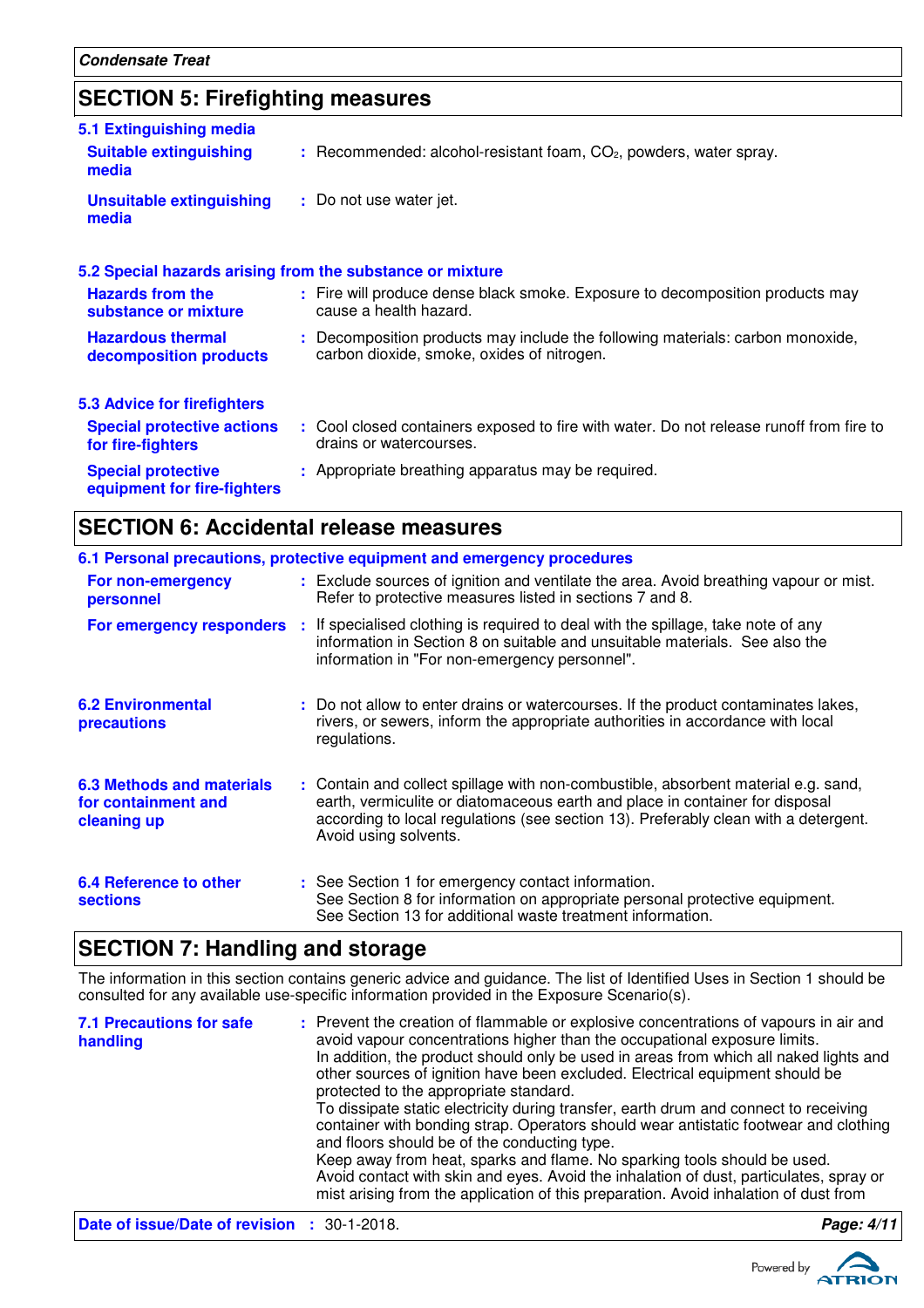### **SECTION 7: Handling and storage**

|                                                                                                     | sanding.<br>Eating, drinking and smoking should be prohibited in areas where this material is<br>handled, stored and processed.<br>Put on appropriate personal protective equipment (see Section 8).<br>Never use pressure to empty. Container is not a pressure vessel.<br>Always keep in containers made from the same material as the original one.<br>Comply with the health and safety at work laws.<br>Information on fire and explosion protection<br>Vapours are heavier than air and may spread along floors. Vapours may form<br>explosive mixtures with air. |
|-----------------------------------------------------------------------------------------------------|-------------------------------------------------------------------------------------------------------------------------------------------------------------------------------------------------------------------------------------------------------------------------------------------------------------------------------------------------------------------------------------------------------------------------------------------------------------------------------------------------------------------------------------------------------------------------|
| <b>7.2 Conditions for safe</b><br>storage, including any<br><b>incompatibilities</b>                | : Store in accordance with local regulations.<br>Notes on joint storage<br>Keep away from: oxidising agents, strong alkalis, strong acids.<br>Additional information on storage conditions<br>Observe label precautions. Store in a dry, cool and well-ventilated area. Keep away<br>from heat and direct sunlight. Keep away from sources of ignition. No smoking.<br>Prevent unauthorised access. Containers that have been opened must be carefully<br>resealed and kept upright to prevent leakage.                                                                 |
| 7.3 Specific end use(s)<br><b>Recommendations</b><br><b>Industrial sector specific</b><br>solutions | : Not available.<br>: Not available.                                                                                                                                                                                                                                                                                                                                                                                                                                                                                                                                    |

### **SECTION 8: Exposure controls/personal protection**

The information in this section contains generic advice and guidance. The list of Identified Uses in Section 1 should be consulted for any available use-specific information provided in the Exposure Scenario(s).

#### **8.1 Control parameters**

**Occupational exposure limits**

No exposure limit value known.

**Recommended monitoring procedures :** If this product contains ingredients with exposure limits, personal, workplace atmosphere or biological monitoring may be required to determine the effectiveness of the ventilation or other control measures and/or the necessity to use respiratory protective equipment. Reference should be made to European Standard EN 689 for methods for the assessment of exposure by inhalation to chemical agents and national guidance documents for methods for the determination of hazardous substances.

**Derived effect levels**

No DELs available.

**Predicted effect concentrations**

No PECs available.

#### **8.2 Exposure controls**

**Appropriate engineering controls**

Provide adequate ventilation. Where reasonably practicable, this should be achieved **:** by the use of local exhaust ventilation and good general extraction. If these are not sufficient to maintain concentrations of particulates and solvent vapours below the OEL, suitable respiratory protection must be worn.

**Individual protection measures**



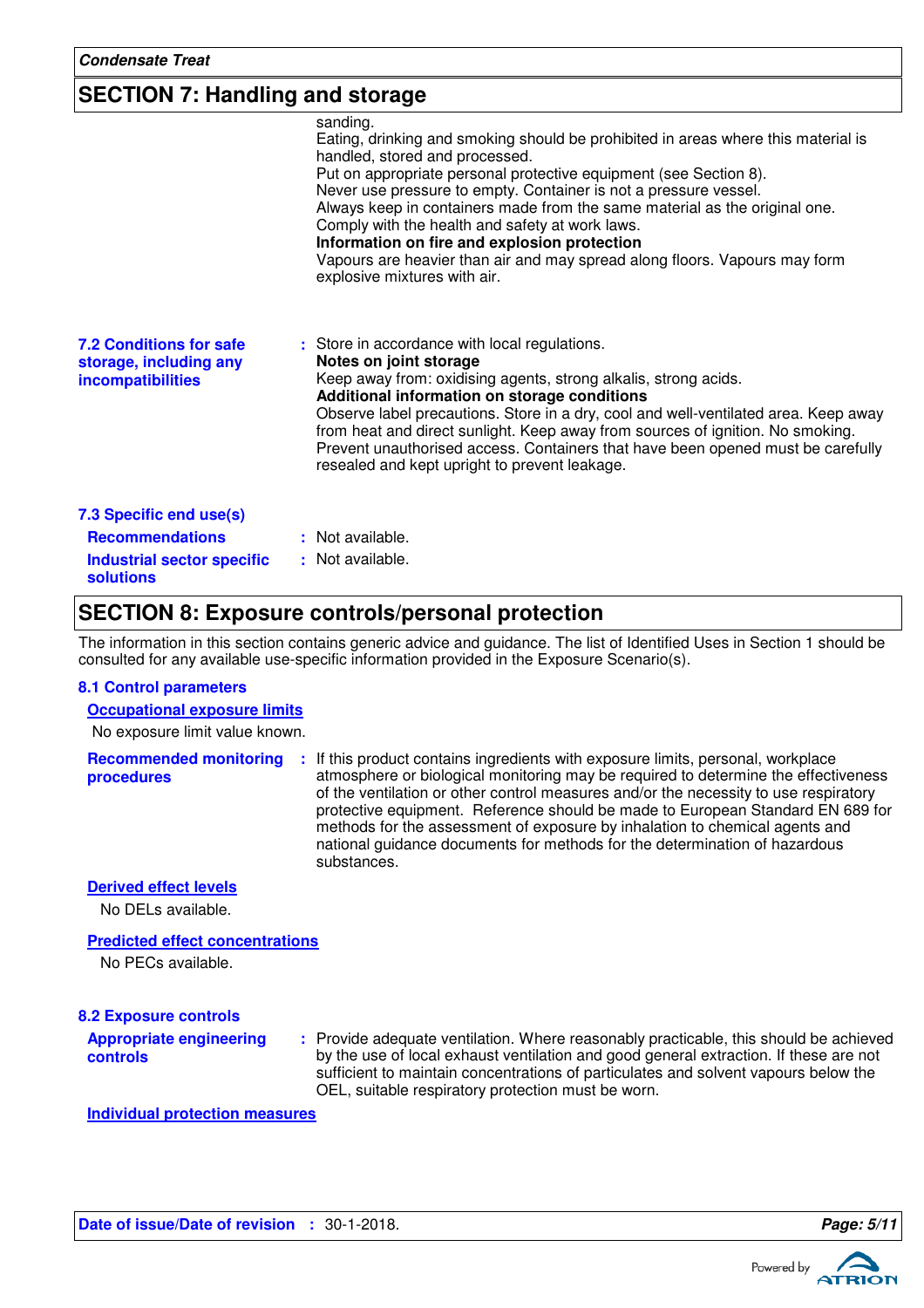# **SECTION 8: Exposure controls/personal protection**

| <b>Hygiene measures</b>                          | : Wash hands, forearms and face thoroughly after handling chemical products, before<br>eating, smoking and using the lavatory and at the end of the working period.<br>Appropriate techniques should be used to remove potentially contaminated clothing.<br>Wash contaminated clothing before reusing. Ensure that eyewash stations and<br>safety showers are close to the workstation location. |
|--------------------------------------------------|---------------------------------------------------------------------------------------------------------------------------------------------------------------------------------------------------------------------------------------------------------------------------------------------------------------------------------------------------------------------------------------------------|
| <b>Eye/face protection</b>                       | : Wear safety glasses with side protection in accordance with EN 166.                                                                                                                                                                                                                                                                                                                             |
| <b>Skin protection</b>                           |                                                                                                                                                                                                                                                                                                                                                                                                   |
| <b>Hand protection</b>                           | : Barrier creams may help to protect the exposed areas of the skin but should not be<br>applied once exposure has occurred.                                                                                                                                                                                                                                                                       |
| <b>Gloves</b>                                    | : Wear suitable gloves tested to EN374.                                                                                                                                                                                                                                                                                                                                                           |
|                                                  | The recommendation for the type or types of glove to use when handling this product<br>is based on information from the following source:                                                                                                                                                                                                                                                         |
|                                                  | The user must check that the final choice of type of glove selected for handling this<br>product is the most appropriate and takes into account the particular conditions of<br>use, as included in the user's risk assessment.                                                                                                                                                                   |
| <b>Body protection</b>                           | : Personnel should wear antistatic clothing made of natural fibres or of high-<br>temperature-resistant synthetic fibres.                                                                                                                                                                                                                                                                         |
| <b>Other skin protection</b>                     | : Appropriate footwear and any additional skin protection measures should be<br>selected based on the task being performed and the risks involved and should be<br>approved by a specialist before handling this product.                                                                                                                                                                         |
| <b>Respiratory protection</b>                    | : If workers are exposed to concentrations above the exposure limit, they must use<br>appropriate, certified respirators.                                                                                                                                                                                                                                                                         |
| <b>Environmental exposure</b><br><b>controls</b> | : Do not allow to enter drains or watercourses.                                                                                                                                                                                                                                                                                                                                                   |

# **SECTION 9: Physical and chemical properties**

### **9.1 Information on basic physical and chemical properties**

| Date of issue/Date of revision : 30-1-2018.            |                                                                      | Page: 6/11 |
|--------------------------------------------------------|----------------------------------------------------------------------|------------|
| <b>Auto-ignition temperature</b>                       | : Not applicable.                                                    |            |
| octanol/water                                          | : Not available.                                                     |            |
| <b>Partition coefficient: n-</b>                       |                                                                      |            |
| <b>Solubility(ies)</b>                                 | : Not available.                                                     |            |
| <b>Relative density</b>                                | $: 1,01$ to 1,03                                                     |            |
| <b>Vapour density</b>                                  | : Not available.                                                     |            |
| <b>Vapour pressure</b>                                 | : Not available.                                                     |            |
| <b>Upper/lower flammability or</b><br>explosive limits | : Not available.                                                     |            |
| <b>Burning rate</b>                                    | : Not applicable.                                                    |            |
| <b>Burning time</b>                                    | : Not applicable.                                                    |            |
| <b>Flammability (solid, gas)</b>                       | : Not available.                                                     |            |
| <b>Evaporation rate</b>                                | : Not available.                                                     |            |
| <b>Flash point</b>                                     | : Closed cup: Not applicable. [Product does not sustain combustion.] |            |
| range                                                  |                                                                      |            |
| <b>Initial boiling point and boiling</b>               | : Not available.                                                     |            |
| <b>Melting point/freezing point</b>                    | : Not available.                                                     |            |
| pH                                                     | : 10,6                                                               |            |
| <b>Odour threshold</b>                                 | : Not available.                                                     |            |
| <b>Odour</b>                                           | : Characteristic. [Slight]                                           |            |
| <b>Colour</b>                                          | : Brown. [Dark]                                                      |            |
| <b>Physical state</b>                                  | : Liquid.                                                            |            |
| <b>Appearance</b>                                      |                                                                      |            |
|                                                        |                                                                      |            |

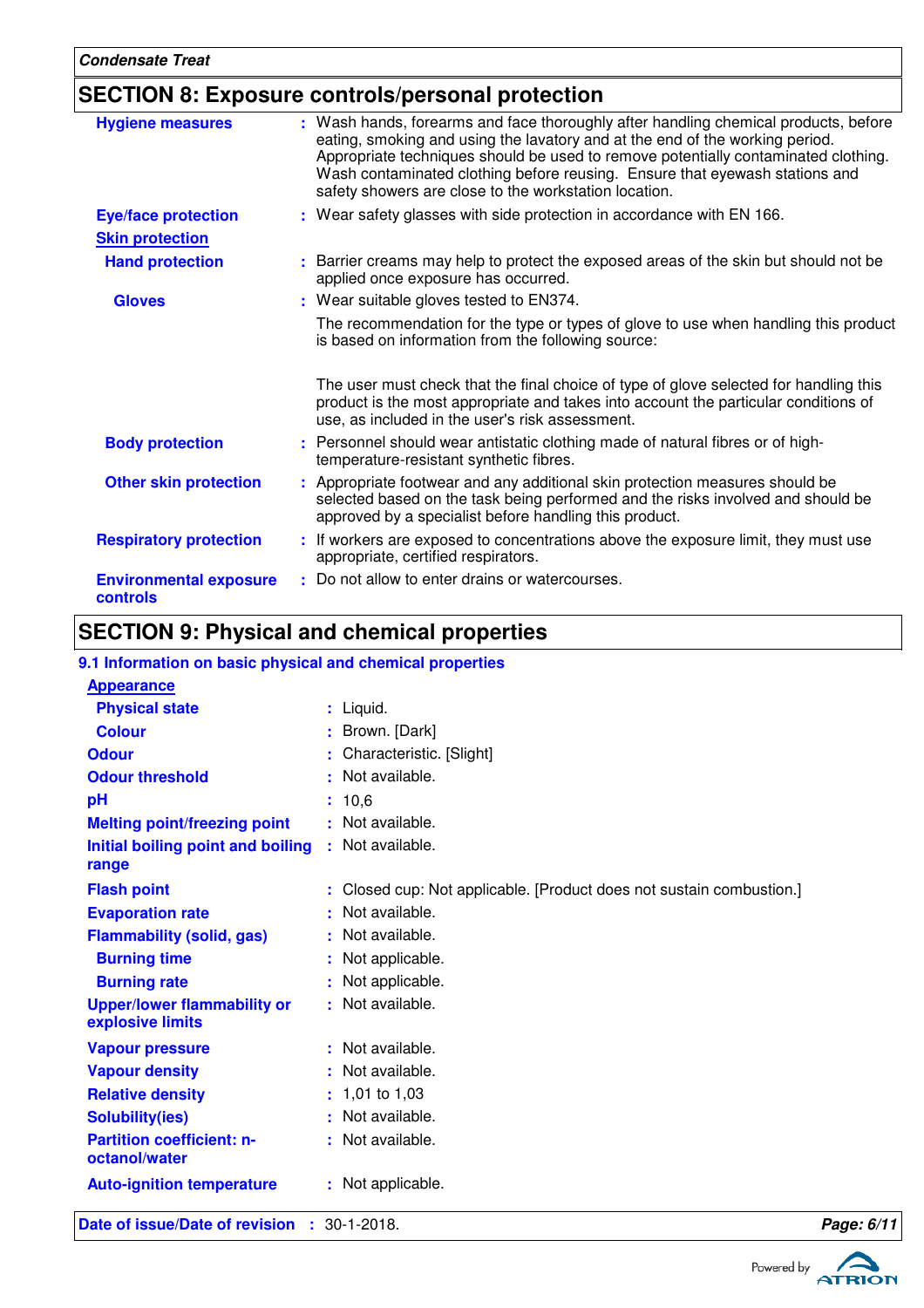# **SECTION 9: Physical and chemical properties**

| <b>Decomposition temperature</b> | : Not available. |
|----------------------------------|------------------|
| <b>Viscosity</b>                 | : Not available. |
| <b>Explosive properties</b>      | : Not available. |
| <b>Oxidising properties</b>      | : Not available. |

### **9.2 Other information**

No additional information.

| <b>SECTION 10: Stability and reactivity</b>     |  |                                                                                                                                   |  |
|-------------------------------------------------|--|-----------------------------------------------------------------------------------------------------------------------------------|--|
| <b>10.1 Reactivity</b>                          |  | : No specific test data related to reactivity available for this product or its ingredients.                                      |  |
| <b>10.2 Chemical stability</b>                  |  | : Stable under recommended storage and handling conditions (see section 7).                                                       |  |
| 10.3 Possibility of<br>hazardous reactions      |  | : Under normal conditions of storage and use, hazardous reactions will not occur.                                                 |  |
| <b>10.4 Conditions to avoid</b>                 |  | : When exposed to high temperatures may produce hazardous decomposition<br>products.                                              |  |
| 10.5 Incompatible materials                     |  | Keep away from the following materials to prevent strong exothermic reactions:<br>oxidising agents, strong alkalis, strong acids. |  |
| <b>10.6 Hazardous</b><br>decomposition products |  | : Under normal conditions of storage and use, hazardous decomposition products<br>should not be produced.                         |  |

### **SECTION 11: Toxicological information**

### **11.1 Information on toxicological effects**

There are no data available on the preparation itself. The preparation has been assessed following the conventional method of the Dangerous Preparations Directive 1999/45/EC and classified for toxicological hazards accordingly. See sections 3 and 15 for details.

Exposure to component solvent vapour concentrations in excess of the stated occupational exposure limit may result in adverse health effects such as mucous membrane and respiratory system irritation and adverse effects on the kidneys, liver and central nervous system. Symptoms and signs include headache, dizziness, fatigue, muscular weakness, drowsiness and, in extreme cases, loss of consciousness.

Solvents may cause some of the above effects by absorption through the skin. Repeated or prolonged contact with the preparation may cause removal of natural fat from the skin, resulting in non-allergic contact dermatitis and absorption through the skin.

If splashed in the eyes, the liquid may cause irritation and reversible damage.

Ingestion may cause nausea, diarrhea and vomiting.

This takes into account, where known, delayed and immediate effects and also chronic effects of components from short-term and long-term exposure by oral, inhalation and dermal routes of exposure and eye contact.

### **Acute toxicity**

| <b>Product/ingredient name</b> | <b>Result</b>  | <b>Species</b> | <b>Dose</b> | <b>Exposure</b> |
|--------------------------------|----------------|----------------|-------------|-----------------|
| 2-amino-2-methylpropanol       | LD50 Oral      | Rat            | 2900 mg/kg  |                 |
| <b>Conclusion/Summary</b>      | Not available. |                |             |                 |

### **Acute toxicity estimates**

Not available.

**Irritation/Corrosion Conclusion/Summary :** Not available. **Sensitisation**

**Date of issue/Date of revision :** 30-1-2018. **Page: 7/11**

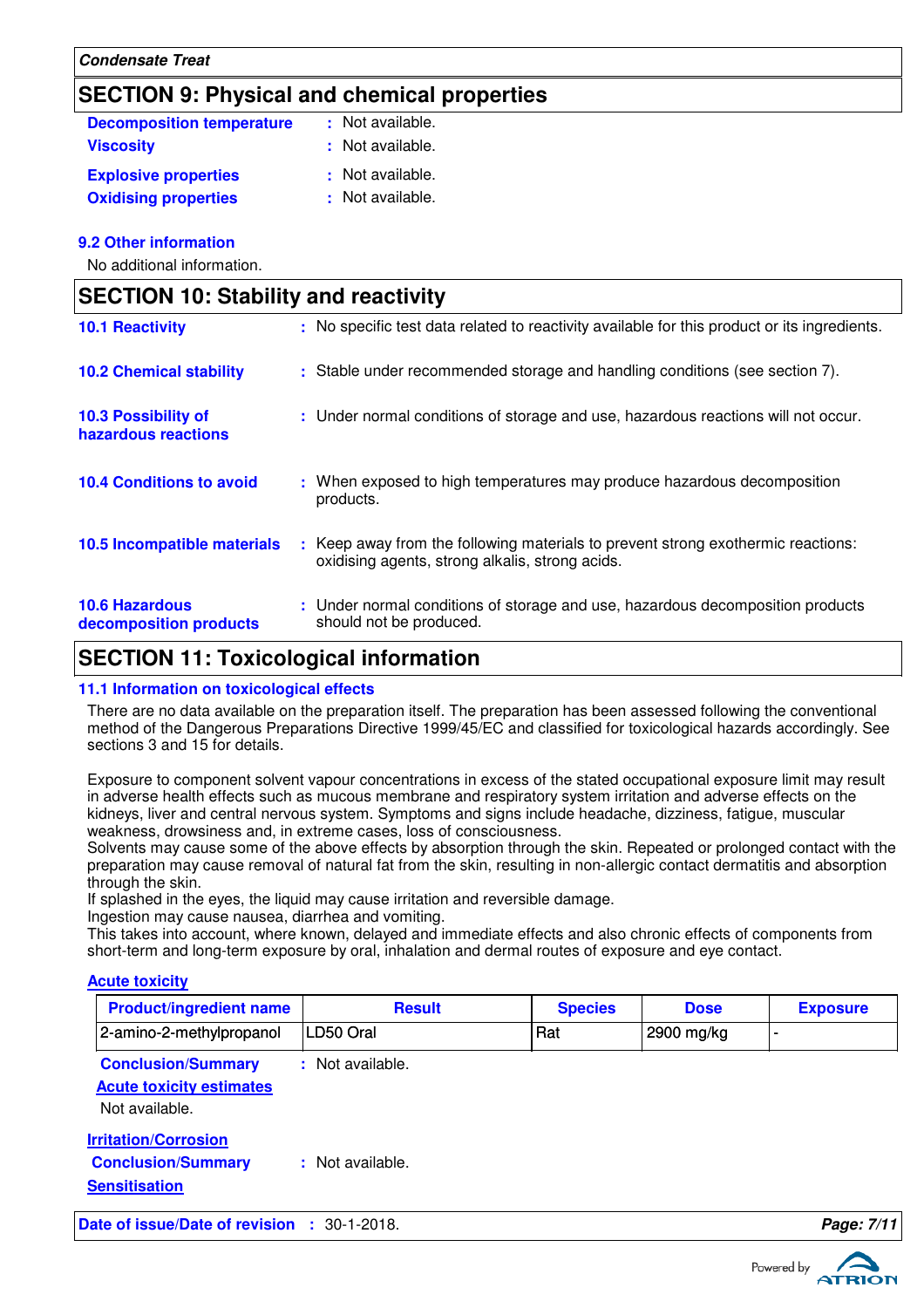# **SECTION 11: Toxicological information**

| <b>Conclusion/Summary</b>                                                   | : Not available.     |
|-----------------------------------------------------------------------------|----------------------|
| <b>Mutagenicity</b>                                                         |                      |
| <b>Conclusion/Summary</b>                                                   | $\pm$ Not available. |
| <b>Carcinogenicity</b>                                                      |                      |
| <b>Conclusion/Summary</b>                                                   | : Not available.     |
| <b>Reproductive toxicity</b>                                                |                      |
| <b>Conclusion/Summary</b>                                                   | $\pm$ Not available. |
| <b>Teratogenicity</b>                                                       |                      |
| <b>Conclusion/Summary</b>                                                   | : Not available.     |
| Specific target organ toxicity (single exposure)                            |                      |
| Not available.                                                              |                      |
| <b>Specific target organ toxicity (repeated exposure)</b><br>Not available. |                      |
|                                                                             |                      |
|                                                                             |                      |

**Aspiration hazard**

Not available.

**Other information :**

: Not available.

### **SECTION 12: Ecological information**

### **12.1 Toxicity**

There are no data available on the preparation itself. Do not allow to enter drains or watercourses.

The preparation has been assessed following the conventional method of the Dangerous Preparations Directive 1999/45/EC and is not classified as dangerous for the environment but contains a substance or substances dangerous for the environment. See section 2 for details.

**Conclusion/Summary :** Not available.

**12.2 Persistence and degradability Conclusion/Summary :** Not available.

### **12.3 Bioaccumulative potential**

| <b>Product/ingredient name</b> LogP <sub>ow</sub> | <b>BCF</b> | <b>Potential</b> |
|---------------------------------------------------|------------|------------------|
| Condensate Treat                                  |            | l low            |

| <b>12.4 Mobility in soil</b>                     |                  |
|--------------------------------------------------|------------------|
| <b>Soil/water partition</b><br>coefficient (Koc) | : Not available. |
| <b>Mobility</b>                                  | : Not available. |

| <b>PBT</b>    | : Not applicable.         |
|---------------|---------------------------|
| $\sim$ $\sim$ | Alberta and Provident and |

- **vPvB** : Not applicable.
- **12.6 Other adverse effects** : No known significant effects or critical hazards.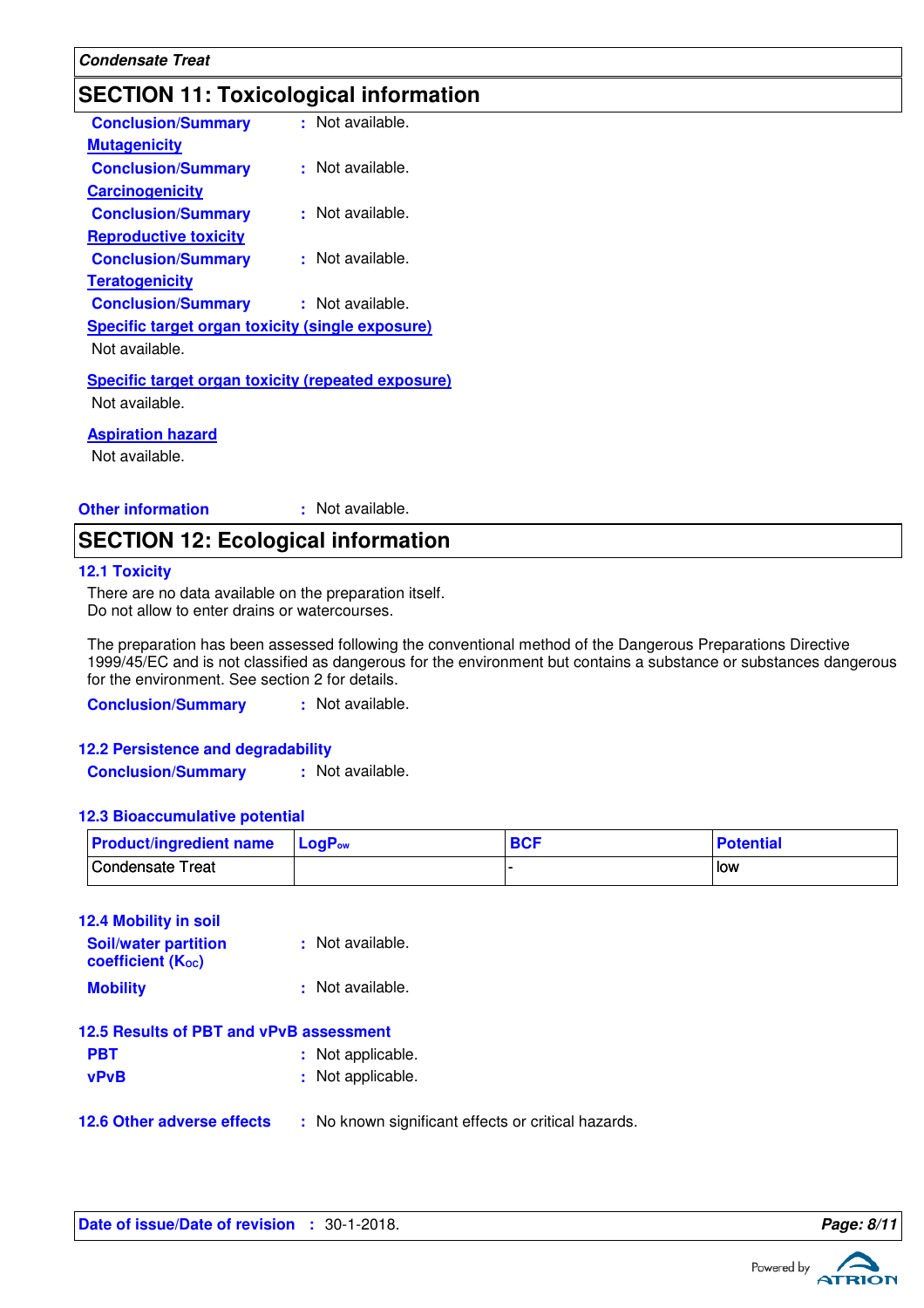# **SECTION 13: Disposal considerations**

The information in this section contains generic advice and guidance. The list of Identified Uses in Section 1 should be consulted for any available use-specific information provided in the Exposure Scenario(s).

Do not allow to enter drains or watercourses.

Dispose of according to all federal, state and local applicable regulations.

### **13.1 Waste treatment methods**

| <b>Product</b>             |                                                                                                                                                                                                                                                                                                                                                                                                                                                                                                                                                               |
|----------------------------|---------------------------------------------------------------------------------------------------------------------------------------------------------------------------------------------------------------------------------------------------------------------------------------------------------------------------------------------------------------------------------------------------------------------------------------------------------------------------------------------------------------------------------------------------------------|
| <b>Methods of disposal</b> | : The generation of waste should be avoided or minimised wherever possible.<br>Significant quantities of waste product residues should not be disposed of via the<br>foul sewer but processed in a suitable effluent treatment plant. Dispose of surplus<br>and non-recyclable products via a licensed waste disposal contractor. Disposal of<br>this product, solutions and any by-products should at all times comply with the<br>requirements of environmental protection and waste disposal legislation and any<br>regional local authority requirements. |
| <b>Hazardous waste</b>     | : The classification of the product may meet the criteria for a hazardous waste.                                                                                                                                                                                                                                                                                                                                                                                                                                                                              |
| <b>Packaging</b>           |                                                                                                                                                                                                                                                                                                                                                                                                                                                                                                                                                               |
| <b>Methods of disposal</b> | : The generation of waste should be avoided or minimised wherever possible. Waste<br>packaging should be recycled. Incineration or landfill should only be considered<br>when recycling is not feasible.                                                                                                                                                                                                                                                                                                                                                      |
| <b>Special precautions</b> | : This material and its container must be disposed of in a safe way. Care should be<br>taken when handling emptied containers that have not been cleaned or rinsed out.<br>Empty containers or liners may retain some product residues. Avoid dispersal of<br>spilt material and runoff and contact with soil, waterways, drains and sewers.                                                                                                                                                                                                                  |

# **SECTION 14: Transport information**

|                                                | <b>ADR/RID</b>                                                                                                                                                                                                                               | <b>ADN/ADNR</b>                                                                                                                                                                                                                              | <b>IMDG</b>                                                                                                                                                                                                                                  | <b>IATA</b>                                                                                                                                                                                                                                  |
|------------------------------------------------|----------------------------------------------------------------------------------------------------------------------------------------------------------------------------------------------------------------------------------------------|----------------------------------------------------------------------------------------------------------------------------------------------------------------------------------------------------------------------------------------------|----------------------------------------------------------------------------------------------------------------------------------------------------------------------------------------------------------------------------------------------|----------------------------------------------------------------------------------------------------------------------------------------------------------------------------------------------------------------------------------------------|
| 14.1 UN number                                 | Not regulated.                                                                                                                                                                                                                               | Not regulated.                                                                                                                                                                                                                               | Not regulated.                                                                                                                                                                                                                               | Not regulated.                                                                                                                                                                                                                               |
| 14.2 UN proper<br>shipping name                | $\overline{a}$                                                                                                                                                                                                                               |                                                                                                                                                                                                                                              |                                                                                                                                                                                                                                              |                                                                                                                                                                                                                                              |
| <b>14.3 Transport</b><br>hazard class(es)      |                                                                                                                                                                                                                                              |                                                                                                                                                                                                                                              |                                                                                                                                                                                                                                              |                                                                                                                                                                                                                                              |
| 14.4 Packing<br>group                          |                                                                                                                                                                                                                                              |                                                                                                                                                                                                                                              |                                                                                                                                                                                                                                              |                                                                                                                                                                                                                                              |
| 14.5<br><b>Environmental</b><br>hazards        | No.                                                                                                                                                                                                                                          | No.                                                                                                                                                                                                                                          | No.                                                                                                                                                                                                                                          | No.                                                                                                                                                                                                                                          |
| <b>14.6 Special</b><br>precautions for<br>user | <b>Transport within</b><br>user's premises:<br>always transport in<br>closed containers that<br>are upright and<br>secure. Ensure that<br>persons transporting<br>the product know what<br>to do in the event of an<br>accident or spillage. | <b>Transport within</b><br>user's premises:<br>always transport in<br>closed containers that<br>are upright and<br>secure. Ensure that<br>persons transporting<br>the product know what<br>to do in the event of an<br>accident or spillage. | <b>Transport within</b><br>user's premises:<br>always transport in<br>closed containers that<br>are upright and<br>secure. Ensure that<br>persons transporting<br>the product know what<br>to do in the event of an<br>accident or spillage. | <b>Transport within</b><br>user's premises:<br>always transport in<br>closed containers that<br>are upright and<br>secure. Ensure that<br>persons transporting<br>the product know what<br>to do in the event of an<br>accident or spillage. |
| <b>Additional</b><br>information               |                                                                                                                                                                                                                                              |                                                                                                                                                                                                                                              |                                                                                                                                                                                                                                              |                                                                                                                                                                                                                                              |

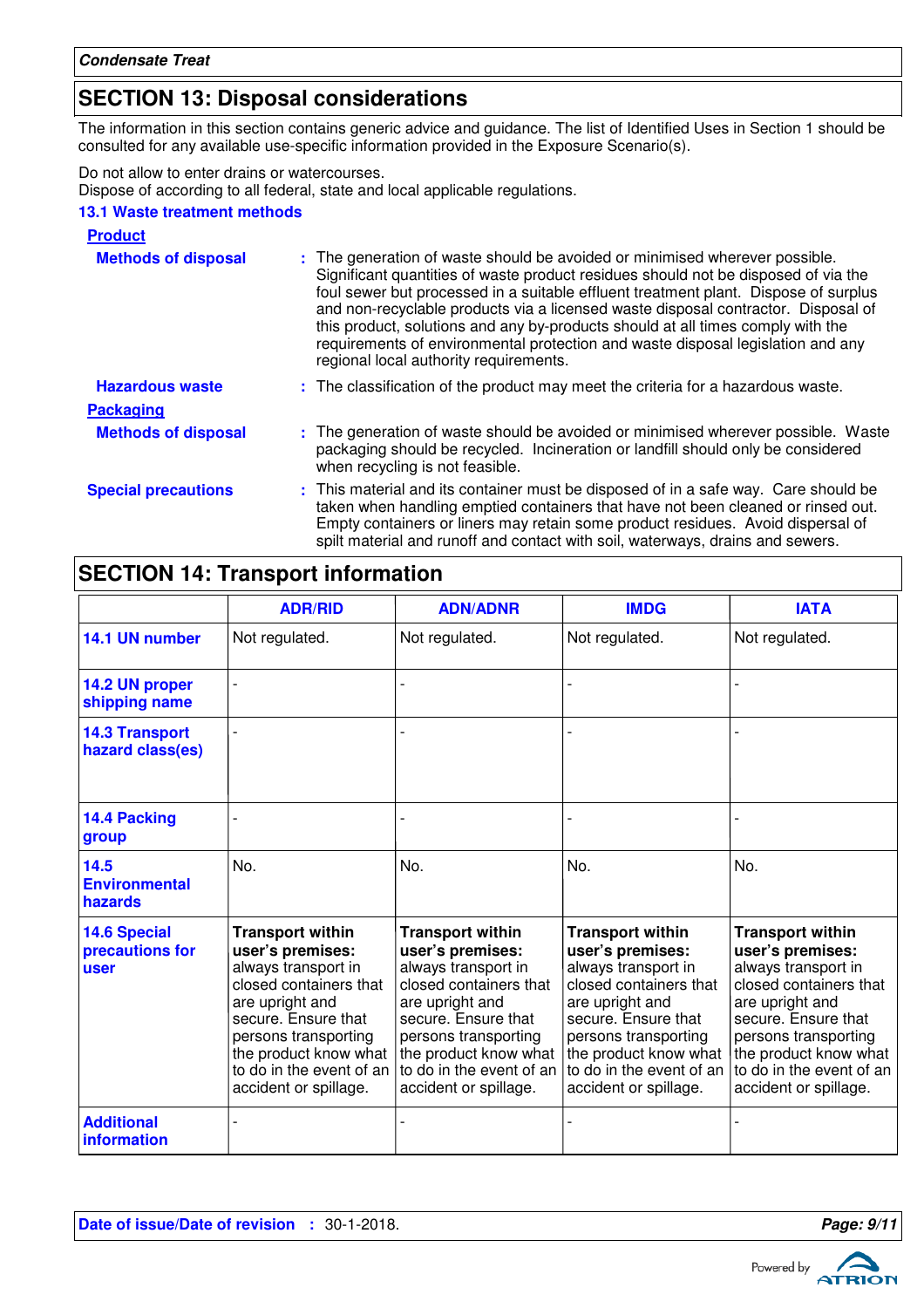**Condensate Treat**

# **SECTION 14: Transport information**

**14.7 Transport in bulk according to Annex II of MARPOL 73/78 and the IBC Code :** Not available.

# **SECTION 15: Regulatory information**

| EU Regulation (EC) No. 1907/2006 (REACH)                                                                                                                        |  |                                                                                                                                                                                                                                                                                                     |  |  |
|-----------------------------------------------------------------------------------------------------------------------------------------------------------------|--|-----------------------------------------------------------------------------------------------------------------------------------------------------------------------------------------------------------------------------------------------------------------------------------------------------|--|--|
| Annex XIV - List of substances subject to authorisation                                                                                                         |  |                                                                                                                                                                                                                                                                                                     |  |  |
| <b>Substances of very high concern</b>                                                                                                                          |  |                                                                                                                                                                                                                                                                                                     |  |  |
| None of the components are listed.                                                                                                                              |  |                                                                                                                                                                                                                                                                                                     |  |  |
| <b>Annex XVII - Restrictions</b><br>on the manufacture,<br>placing on the market and<br>use of certain dangerous<br>substances, mixtures and<br><b>articles</b> |  | : Not applicable.                                                                                                                                                                                                                                                                                   |  |  |
| <b>Other EU regulations</b>                                                                                                                                     |  |                                                                                                                                                                                                                                                                                                     |  |  |
| <b>VOC for Ready-for-Use</b><br><b>Mixture</b>                                                                                                                  |  | : Not applicable.                                                                                                                                                                                                                                                                                   |  |  |
| <b>Europe inventory</b>                                                                                                                                         |  | : Not determined.                                                                                                                                                                                                                                                                                   |  |  |
| <b>Black List Chemicals</b>                                                                                                                                     |  | : Not listed                                                                                                                                                                                                                                                                                        |  |  |
| <b>Priority List Chemicals</b>                                                                                                                                  |  | : Not listed                                                                                                                                                                                                                                                                                        |  |  |
| <b>Integrated pollution</b><br>prevention and control<br>list (IPPC) - Air                                                                                      |  | : Not listed                                                                                                                                                                                                                                                                                        |  |  |
| <b>Integrated pollution</b><br>prevention and control<br>list (IPPC) - Water                                                                                    |  | : Not listed                                                                                                                                                                                                                                                                                        |  |  |
| <b>Industrial use</b>                                                                                                                                           |  | : The information contained in this safety data sheet does not constitute the user's<br>own assessment of workplace risks, as required by other health and safety<br>legislation. The provisions of the national health and safety at work regulations apply<br>to the use of this product at work. |  |  |
| <b>International regulations</b>                                                                                                                                |  |                                                                                                                                                                                                                                                                                                     |  |  |
| <b>Chemical Weapons</b><br><b>Convention List Schedule I</b><br><b>Chemicals</b>                                                                                |  | : Not listed                                                                                                                                                                                                                                                                                        |  |  |
| <b>Chemical Weapons</b><br><b>Convention List Schedule II</b><br><b>Chemicals</b>                                                                               |  | : Not listed                                                                                                                                                                                                                                                                                        |  |  |
| <b>Chemical Weapons</b><br><b>Convention List Schedule III</b><br><b>Chemicals</b>                                                                              |  | : Not listed                                                                                                                                                                                                                                                                                        |  |  |
| <b>15.2 Chemical Safety</b><br>Assessment                                                                                                                       |  | : This product contains substances for which Chemical Safety Assessments are still<br>required.                                                                                                                                                                                                     |  |  |

**15.1 Safety, health and environmental regulations/legislation specific for the substance or mixture**